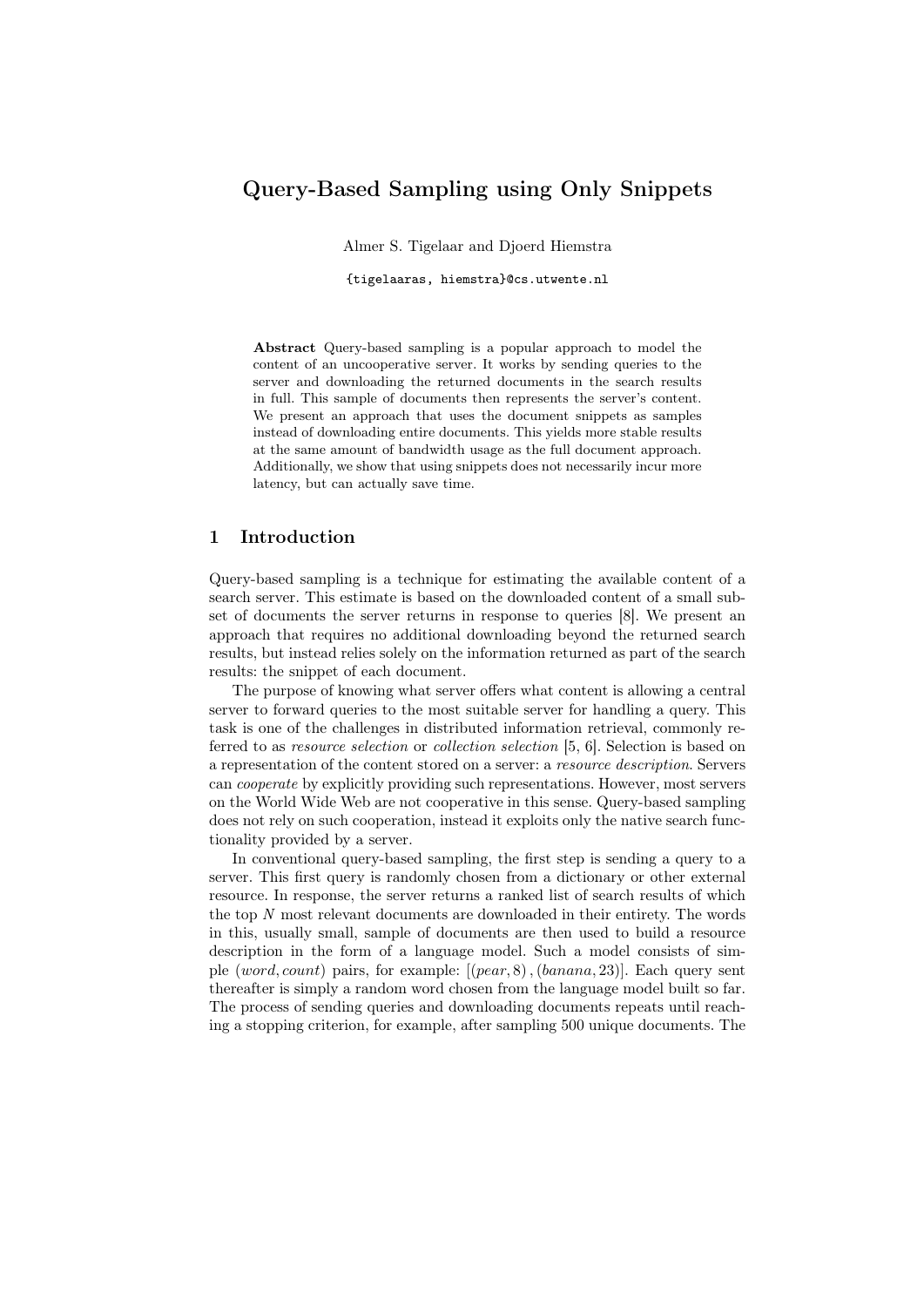resulting final language model represents an estimate of the available content of the server [\[7,](#page-11-3) [8\]](#page-11-0).

The disadvantage of downloading entire documents is bandwidth consumption. One may not even know beforehand the size of a document. In contrast, some data always comes along 'for free' in the returned search results: the snippets. A snippet is a short piece of text consisting of the title and a short summary of a document. The summaries can be either dynamically generated in response to a query, also known as keyword-in-context, or they can be statically defined [\[13,](#page-11-4) p. 157]. It is intended to help the user to estimate the relevance of the listed document. We postulate that these snippets can also be used for query-based sampling to build a language model. This way we can avoid downloading entire documents. The most important advantage of this approach is a reduction in bandwidth usage and latency. An other advantage is the capability to constantly update the language model, based on results returned when users submit queries, at no additional overhead. This is especially important for document collections that change over time.

Whether the documents returned in response to random queries are a truly random part of the underlying collection is doubtful. Servers have a propensity to return documents that users indicate as important and the number of inlinks has a substantial correlation with this importance [\[1\]](#page-11-5). This may not be a problem, as it may be preferable to know only the language model represented by these important documents on a server, since the user is likely to look for those [\[2\]](#page-11-6).

The approach we take has some similarities with prior research by Paltoglou, et al. [\[15\]](#page-11-7). They show that downloading only a part of a document can also yield good performance. However, they download the first two to three kilobytes of each document in the result list, whereas we use small snippets and thus avoid any extra downloading beyond the returned list of search results.

Our main research question is:

"How does query-based sampling using only snippets compare to downloading full documents in terms of the learned language model and imposed latency?"

We describe our experimental setup in section [2.](#page-1-0) This is followed by section [3](#page-5-0) which shows the results. Latency issues are discussed in section [4](#page-9-0) and finally the paper concludes with section [5.](#page-10-0)

## <span id="page-1-0"></span>2 Experiment Methodology

In our experimental setup we have one remote server whose content we wish to estimate by sampling. This server provides a minimal search interface: it can only take queries and return search results consisting of a listing of documents. For each document a title, snippet and download link is returned. These returned search results are used to locally build a resource description in the form of a vocabulary with frequency information, also called a language model [\[7\]](#page-11-3). The act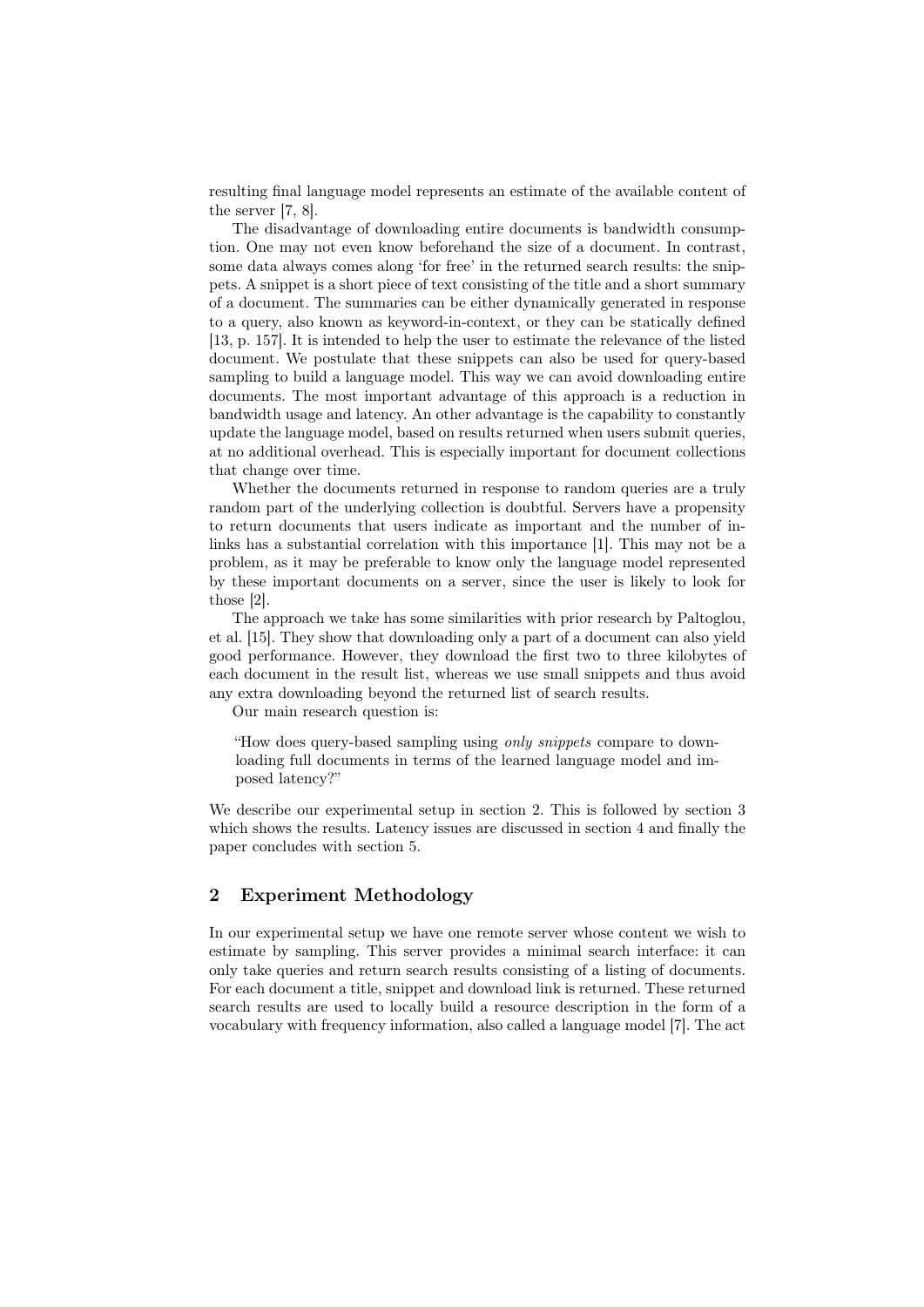of submitting a query to the remote server, obtaining search results, updating the local language model and calculating values for the evaluation metrics is called an iteration. An iteration consists of the following steps:

- 1. Pick a one-term query.
	- (a) In the first iteration our local language model is empty and has no terms. Thus, for bootstrapping, we pick a random term from an external resource.
	- (b) In subsequent iterations we pick a random term from our local language model that we have not yet submitted previously as query.
- 2. Send the query to the remote server, requesting a maximum number of results  $(n = 10)$ . In our set-up, the maximum length for the document summaries may be no more than 2 fragments of 90 characters each  $(s \leq 2.90)$ .
- 3. Update the resource description using the returned results  $(1 \le n \le 10)$ .
	- (a) For the full document strategy: download all the returned documents and use all their content to update the local language model.
	- (b) For the snippet strategy: use the snippet of each document in the search results to update the local language model. If a document appears multiple times in search results, use its snippet only if it differs from previously seen snippets of that document.
- 4. Evaluate the iteration by comparing the language model of the remote server with the local model (see metrics described in Section [2.2\)](#page-3-0).
- 5. Terminate if a stopping criterion has been reached, otherwise go to step 1.

This set-up is similar to that of Callan and Connell [\[7\]](#page-11-3). However, several differences exist. During evaluation (step four) we compare all word forms in the index unstemmed which can lead to a slower performance increase. The database indices used by Callan and Connell contained only stemmed forms. An additional difference is that the underlying system uses fewer stop words. Callan and Connell use a list of 418 stop words. We use a conservative subset of this list consisting of 33 stop words. We examine no more than 10 documents per query, as this is the number of search results commonly returned by search engines on the initial page nowadays. Callan concluded that the influence of the number of documents examined per query is small on average. Examining more documents appears to result in faster learning, although with more variation [\[7,](#page-11-3) [8\]](#page-11-0).

The snippet approach uses the title and summary of each document returned in the search result. The way in which this snippet is generated affects the performance. Our simulation environment uses Apache Lucene which generates keyword-in-context document snippets [\[13,](#page-11-4) p. 158]. These snippets are constructed simply by using words surrounding a query term in a document, and without keeping into account sentence boundaries. For all our experiments the snippets were allowed to consist of two keyword-in-context segments each of which may be no longer than ninety characters. This length boundary is similar to the one modern web search engines use to generate their snippets.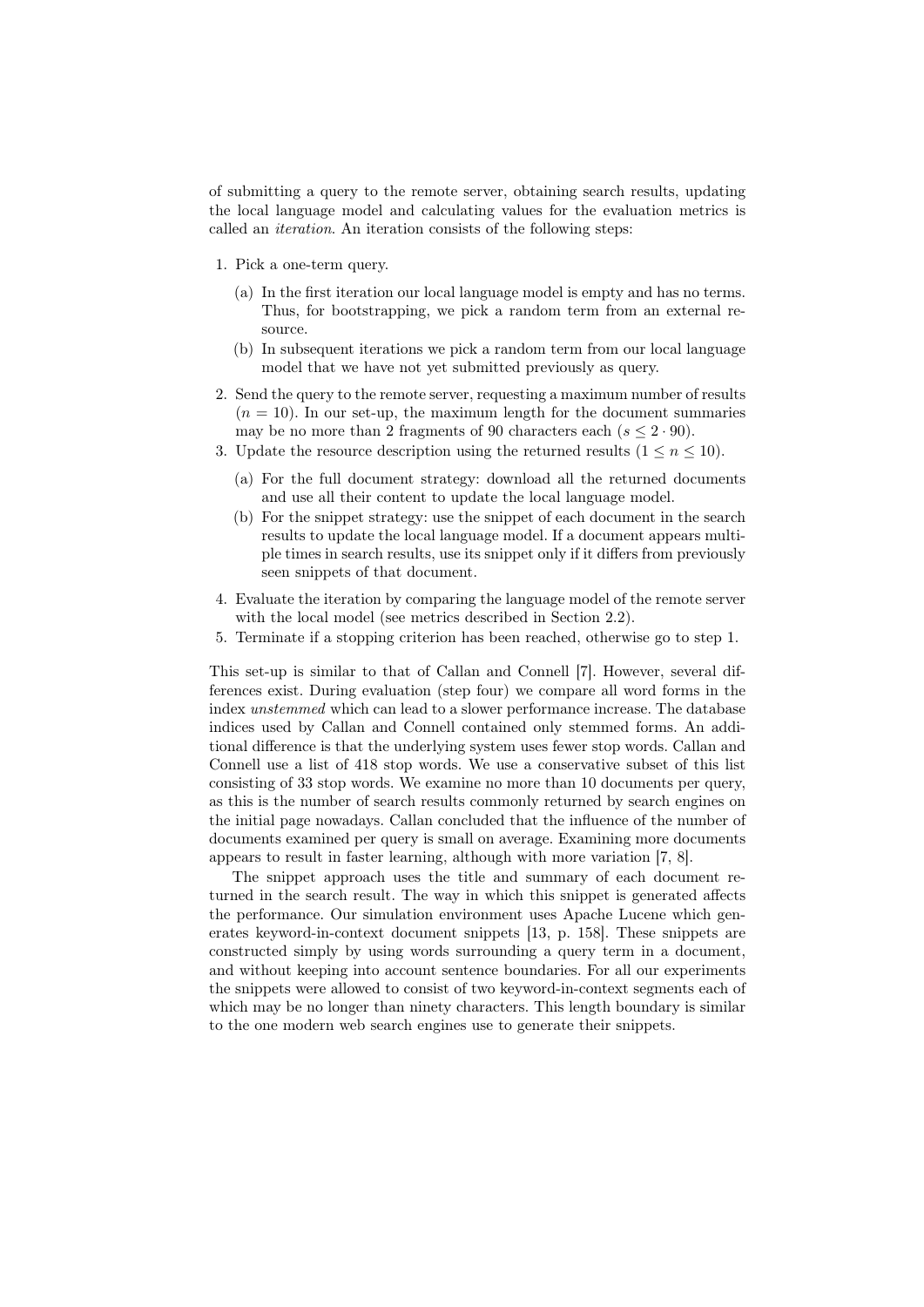<span id="page-3-1"></span>Table 1: Properties of the data sets used.

| Name            | Byte Size | Index Size | $#$ Documents | $#$ Terms     | $#$ Unique |
|-----------------|-----------|------------|---------------|---------------|------------|
| OANC-1.1        | 97MB      | 117MB      | 8.824         | 14.567.719    | 176,691    |
| <b>TREC-123</b> | 2.64GB    | 3.50GB     | 1,078,166     | 432, 134, 562 | 969,061    |
| WT2G            | 1.57GB    | 2.10GB     | 247.413       | 247.833.426   | 1,545,707  |

#### 2.1 Data sets

We used the following data sets to conduct our tests:

- OANC-1.1: The Open American National Corpus: A heterogeneous collection consisting of: transcribed speech of face-to-face and telephone conversations, technical documentation, fiction and non-fiction, research papers and some minor amount of web data. We use it exclusively for selecting bootstrap terms [\[12\]](#page-11-8).
- TREC-123: A heterogeneous collection consisting of TREC Volumes 1–3. Consists of: short newspaper and magazine articles, scientific abstracts, and government documents [\[10\]](#page-11-9). Used in previous experiments by Callan, et al.[\[7\]](#page-11-3)
- WT2G: Web Track 2G: A small subset of the Very Large Corpus web crawl conducted in 1997 [\[11\]](#page-11-10).

The OANC is used as external resource to select bootstrap terms as follows: on the first iteration of our experiment we pick a random term out of the top 25 most-frequent terms, excluding stop words, in the OANC.

Table [1](#page-3-1) shows some properties of the data sets. It shows the raw size of document content in bytes, the size of the corresponding Apache Lucene index, the number of documents in the index, and the number of tokens (terms) and types (unique terms). However, this table gives little information about the distribution of the document size. Therefore we included Figure [1](#page-4-0) which shows a kernel density plot of the size distributions [\[16\]](#page-11-11). The distribution is shown only for TREC-123 and WT2G. We omitted the OANC, since we use it merely for bootstrapping. We see that WT2G has a more gradual distribution of document lengths, whereas TREC-123 shows a sharper decline near two kilobytes. Both collections consist primarily of many small documents.

#### <span id="page-3-0"></span>2.2 Metrics

Evaluation is done by comparing the complete remote language model with the subset local language model each iteration. We discard stop words, and compare terms unstemmed. Various metrics exist to conduct this comparison.

Early query-based sampling papers relied on a combination of two metrics [\[7\]](#page-11-3). The first is the Collection Term Frequency (CTF) ratio, used to measure if the important terms are found. The second is Spearman's Rank Correlation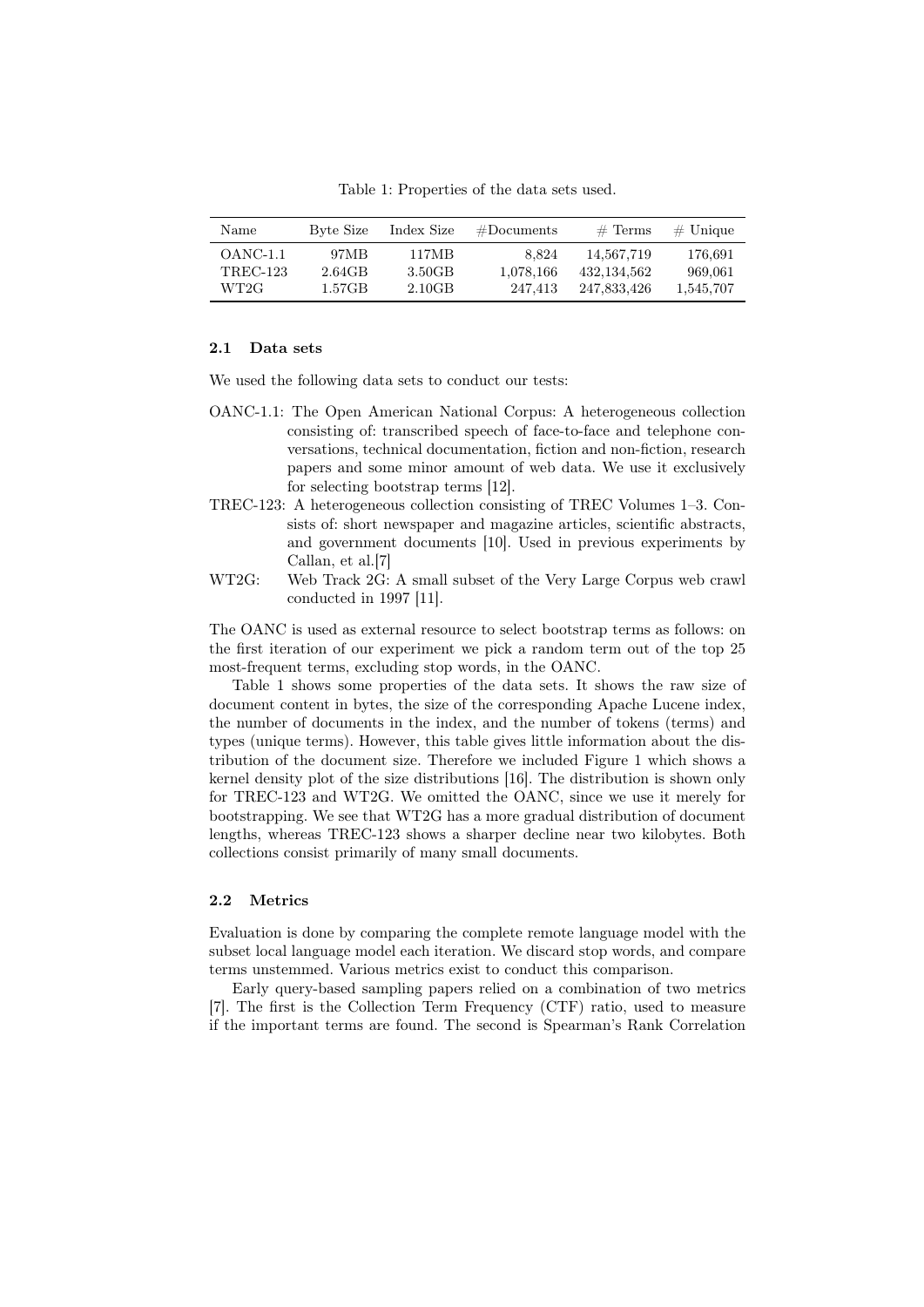<span id="page-4-0"></span>

Figure 1: Kernel density plot of document length distributions up to 20 KB.

Coefficient, used to express to what extent the term rankings of the learned language model coincide with those of the actual model. Recent work questions the validity of these measures and proposed using Kullback-Leibler Divergence (KLD) instead [\[3\]](#page-11-12).

We would like to be able to compare our results with a large body of prior research. Therefore, we will use both part of the early approach for comparability (the CTF) and the newer metric (KLD) in this research. Additionally, we introduce the usage of the Jensen-Shannon Divergence (JSD) in this context. We believe it is a better choice than the KLD for reasons outlined below.

We first discuss the Collection Term Frequency (CTF) ratio. This metric expresses the coverage of the terms of the locally learned language model as a ratio of the terms of the actual remote model. It is defined as follows [\[8\]](#page-11-0):

$$
CTF_{ratio}\left(\mathcal{F},\hat{\mathcal{F}}\right) = \sum_{\mathbf{t}\in\hat{\mathcal{F}}} \frac{CTF\left(\mathbf{t},\mathcal{F}\right)}{\sum_{\mathbf{u}\in\mathcal{F}}CTF\left(\mathbf{u},\mathcal{F}\right)}\tag{1}
$$

where  $\mathscr T$  the actual model and  $\hat{\mathscr T}$  the learned model. The CTF function returns the number of times a term t occurs in the given model. The higher the CTF ratio, the more of the important terms have been found. A ratio of zero indicates that no terms were found, whereas a ratio of one indicates that the learned language model is identical to the remote language model. For example, if the remote model consists of the term 'pear' forty-nine times and the term 'lion' once, and we have locally seen only all the occurrences of the word 'pear', then the CTF ratio is 98 percent  $(49 \div (49 + 1) = 0.98)$ .

The Kullback-Leibler Divergence (KLD), sometimes called relative entropy, gives an indication of the extent to which two probability models, in this case our local and remote language models, will produce the same predictions. The output is the number of additional bits it would take to encode one model into the other. It is defined as follows [\[13,](#page-11-4) p. 231]: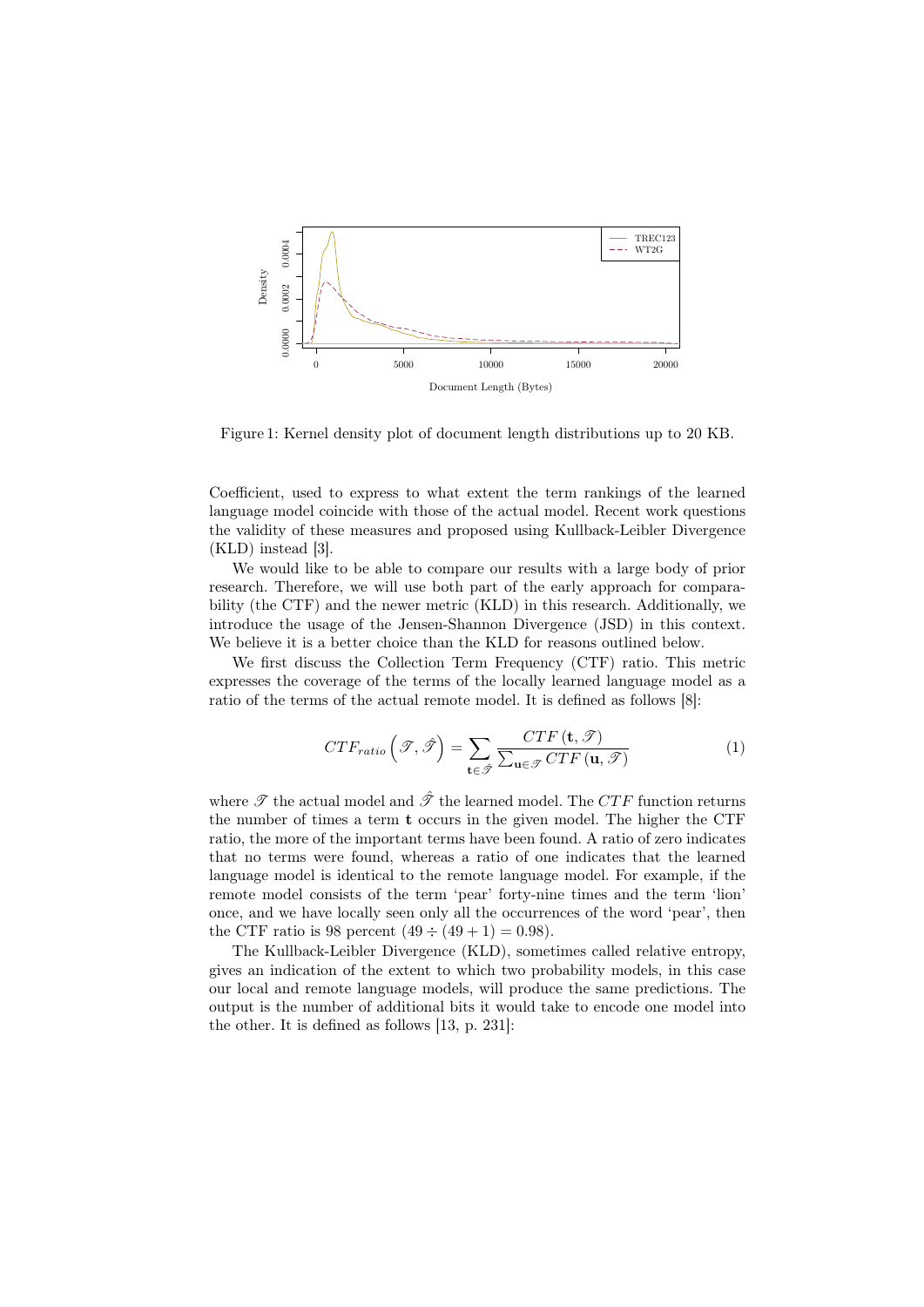$$
KLD\left(\mathcal{T} \parallel \hat{\mathcal{T}}\right) = \sum_{\mathbf{t} \in \mathcal{T}} P\left(\mathbf{t} \mid \mathcal{T}\right) \cdot \log \frac{P\left(\mathbf{t} \mid \mathcal{T}\right)}{P\left(\mathbf{t} \mid \hat{\mathcal{T}}\right)}
$$
(2)

where  $\hat{\mathcal{T}}$  is the learned model and  $\mathcal{T}$  the actual model. KLD has several disadvantages. Firstly, if a term occurs in one model, but not in the other it will produce zero or infinite numbers. Therefore, smoothing is commonly applied. We apply Laplace smoothing, which simply adds one to all counts of the learned model  $\mathscr{T}$ . This ensures that each term in the remote model exists at least once in the local model, thereby avoiding divisions by zero [\[2\]](#page-11-6). Secondly, the KLD is asymmetric, which is expressed via the double bar notation. Manning [\[14,](#page-11-13) p. 304] argues that using Jensen-Shannon Divergence (JSD), also called Information Radius or total divergence to the average, solves this. It is defined in terms of the KLD as [\[9\]](#page-11-14):

$$
JSD\left(\mathcal{F}, \hat{\mathcal{F}}\right) = KLD\left(\mathcal{F} \|\frac{\mathcal{F} + \hat{\mathcal{F}}}{2}\right) + KLD\left(\hat{\mathcal{F}} \|\frac{\mathcal{F} + \hat{\mathcal{F}}}{2}\right) \tag{3}
$$

The Jensen-Shannon Divergence (JSD) expresses how much information is lost if we describe two distributions with their average distribution. This average distribution is formed by summing the counts for each term that occurs in either model and taking the average by dividing this by two. Using the average distribution is a form of smoothing which does not require assigning additional artificial probability weight in contrast with the KLD. Other differences with the KLD are that the JSD is symmetric and finite. Conveniently, when using a logarithm of base 2 in the underlying KLD, the JSD ranges from 0.0 for identical distributions to 2.0 for maximally different distributions.

#### <span id="page-5-0"></span>3 Experimental Results

In this section we report the results of our experiments. Because the queries are chosen randomly, we repeated the experiment 30 times. Thus, all plots shown are based on 30 experiment repetitions.

Figure [2](#page-6-0) shows our experimental results in the conventional way for querybased sampling: a metric on the vertical axis and the number of iterations on the horizontal axis [\[3,](#page-11-12) [7\]](#page-11-3). To approximate the number of documents seen, the iteration number should be multiplied by 9.5, the average number of documents returned in each iteration  $\pm 0.5$ . The graphs thus show results for both approaches up to about 950 documents. The lines shown are based on averaging the result of each iteration over the 30 repetitions. We have omitted graphs for WT2G as they are similar in shape.

The full document approach outperforms the snippet approach for all the defined metrics. However, the comparison is unfair. As the bottom right graph shows, the amount of bandwidth consumed when using full documents is much larger than when using snippets. Full documents performs better, simply because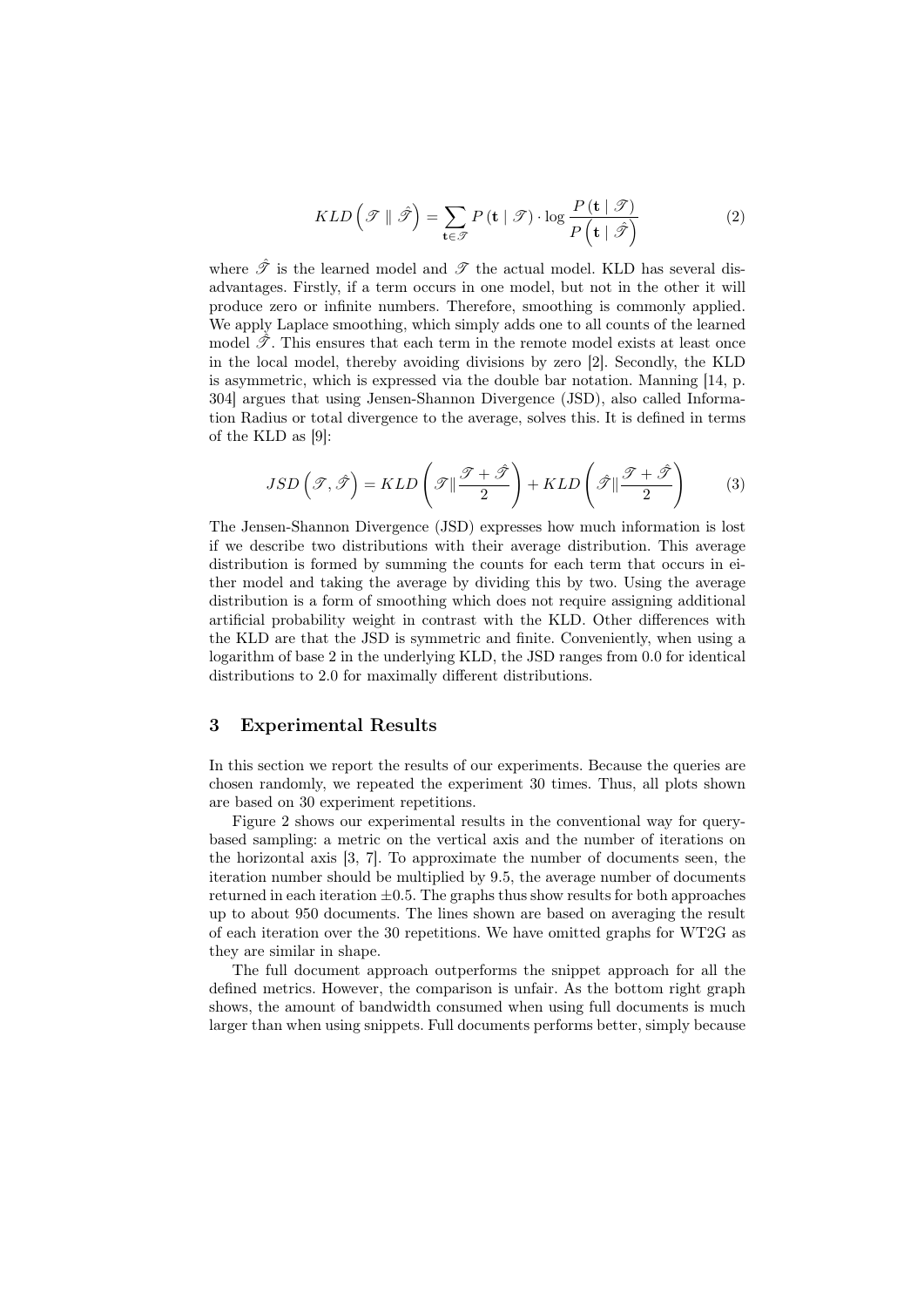<span id="page-6-0"></span>

Figure 2: Results for TREC-123. Shows CTF, KLD, JSD and bandwidth usage, plotted against the number of iterations. Shows both the full document and snippet-based approach. The legend is shown in the top left graph.

it acquires more data in less iterations. The reason for this is that the snippet approach has a relatively stable document size: the size of the snippet, which can vary only between 1–180 bytes. The full document approach downloads whole documents which can wildly differ in size. So, a reasonable question at this point is: how do the approaches perform with respect to bandwidth usage?

Figure [3](#page-7-0) shows scatter plots of the Jensen-Shannon Divergence (JSD) against bandwidth usage. Scatter plots are frequently used to examine the relationship between variables [\[17,](#page-11-15) p. 154]. The top row shows results for full documents, the bottom row for snippets. The left graphs show results using TREC-123, the right graphs using WT2G. We plotted approximately 1000 samples for both methods in the 0–1000KB range obtained from the 30 repetitions of the experiment. Samples with close values overlap visually in the graph and form dense regions. For the full document approach the number of required iterations to get to 1000 KB greatly varies (75–125 for TREC-123). For snippets this is stable at around 682 regardless of the collection used.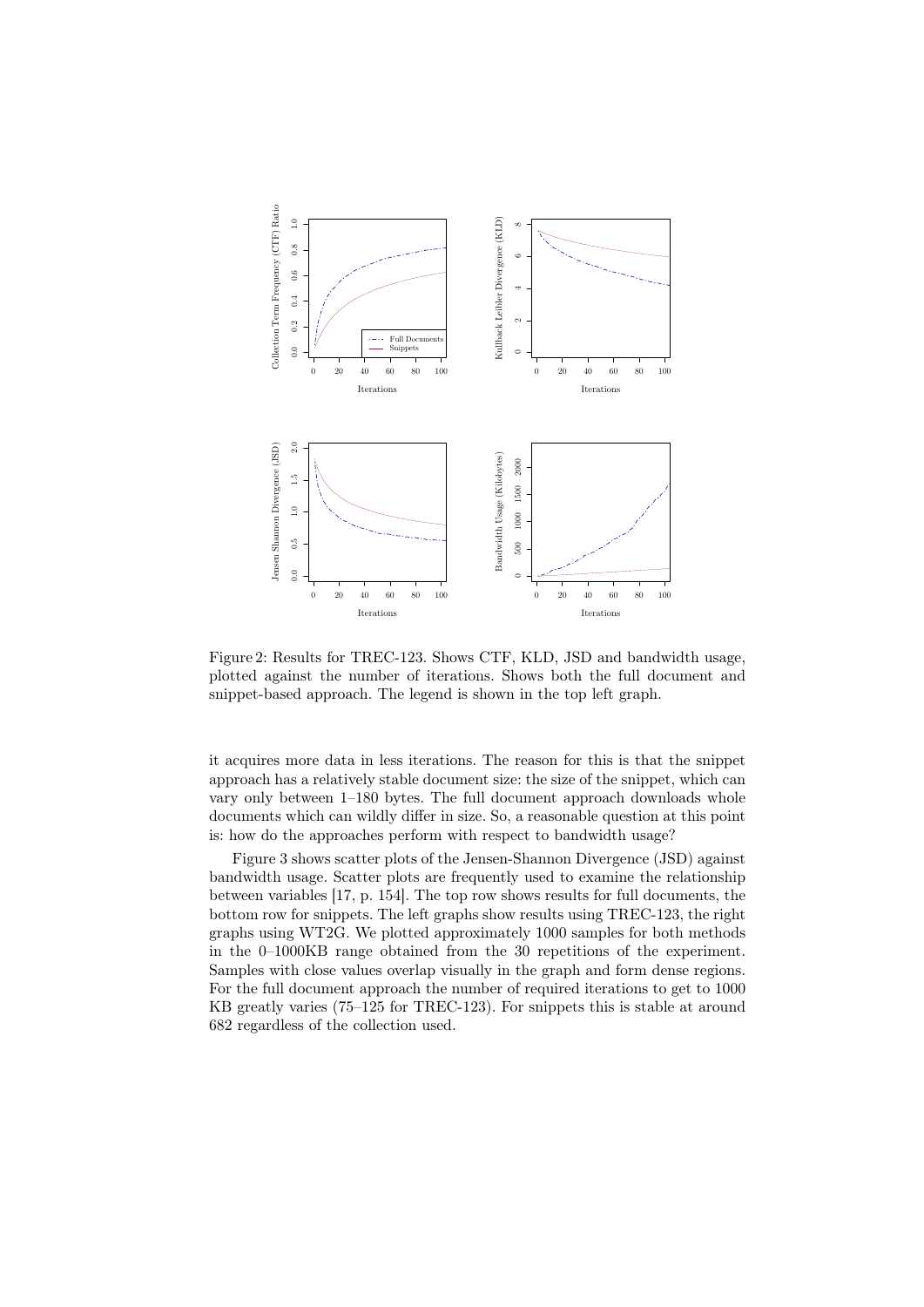<span id="page-7-0"></span>

Figure 3: Jensen-Shannon Divergence (JSD) against bandwidth of up to 1000 KB for TREC-123 and WT2G. Axis titles are shown on the left and bottom graphs.

The figures show that the performance of the full document approach greatly varies. This problem seems to be more prevalent in the WT2G web document corpus. In contrast, the snippet approach delivers stable performance for a given amount of bandwidth with few outliers. The instability for full documents is caused by variations in document length and quality. Downloading a long document that poorly represents the underlying collection is heavily penalised. The snippet approach never makes very large 'mistakes' like this, because its document length is bound to the maximum summary size (180 bytes).

We observed that variance in the performance of the full document approach exists for all metrics at least to some extent. The snippet approach is more stable. We generated regression plots based on the scatter plots. Figure [4](#page-8-0) shows the result. Based on the shape of the data we fitted regression lines using  $y =$  $log(x) + c$ . Keep in mind that the performance for the snippet approach deviates much less from these lines than those of full documents. The bottom two graphs are based on the scatter plots in Figure [3.](#page-7-0)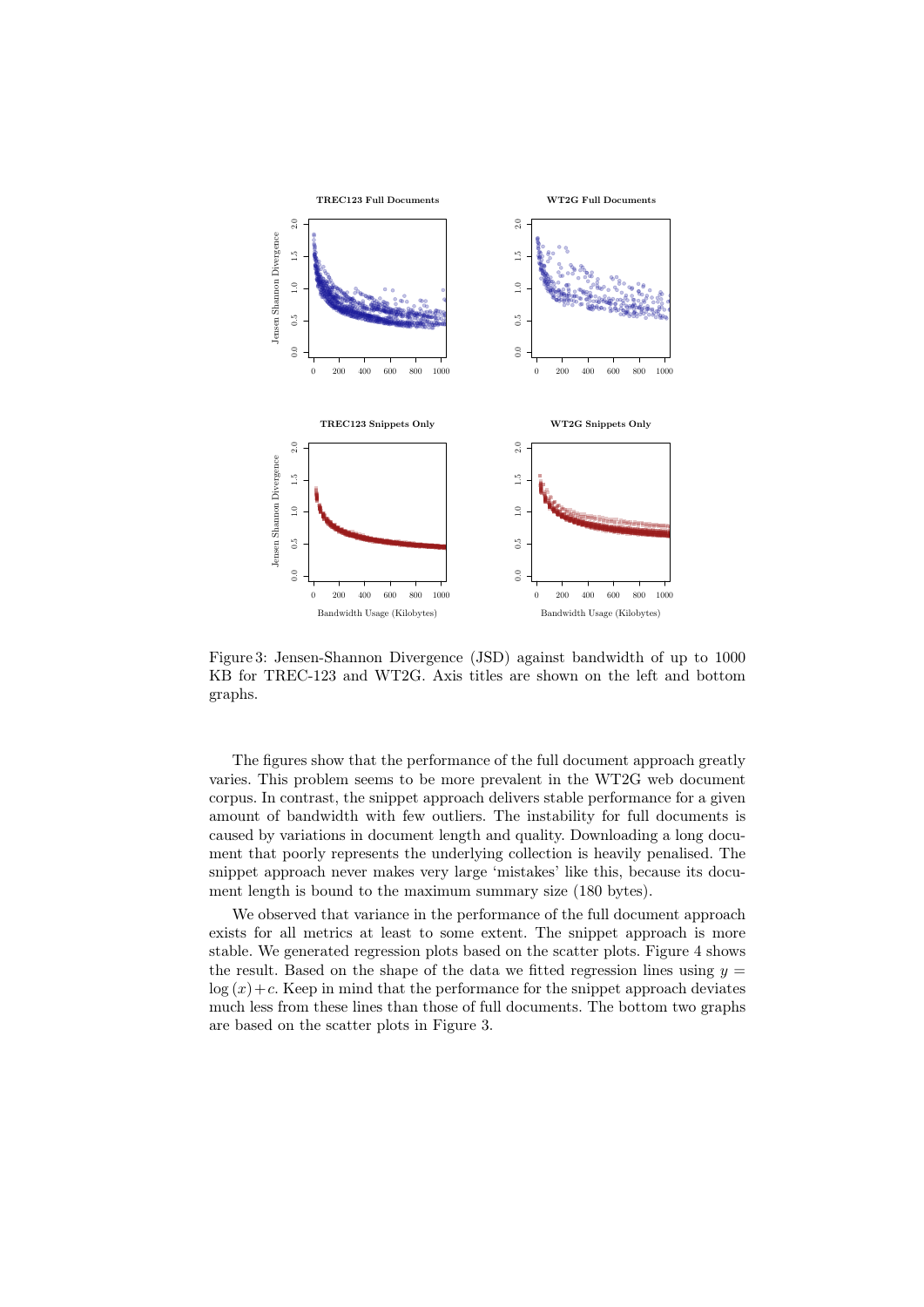<span id="page-8-0"></span>

Figure 4: Regression plots for all metrics against bandwidth usage up to 1000 KB. The left graphs show results for TREC-123, the right for WT2G. Axis titles are shown on the left and bottom graphs, the legend in the top left graph.

Initially little difference can be seen between the approaches. However, as the amount of bandwidth used increases, the snippet approach wins out in terms of performance per unit of bandwidth used for most metrics. It makes better usage of bandwidth as the amount available increases. These trends continue beyond the graph limit. However, the differences appear to be less pronounced for the WT2G collection than for TREC-123. Indeed, in the KLD graph of WT2G the lines are nearly identical. This might be an effect of Laplace smoothing, since the JSD is unaffected.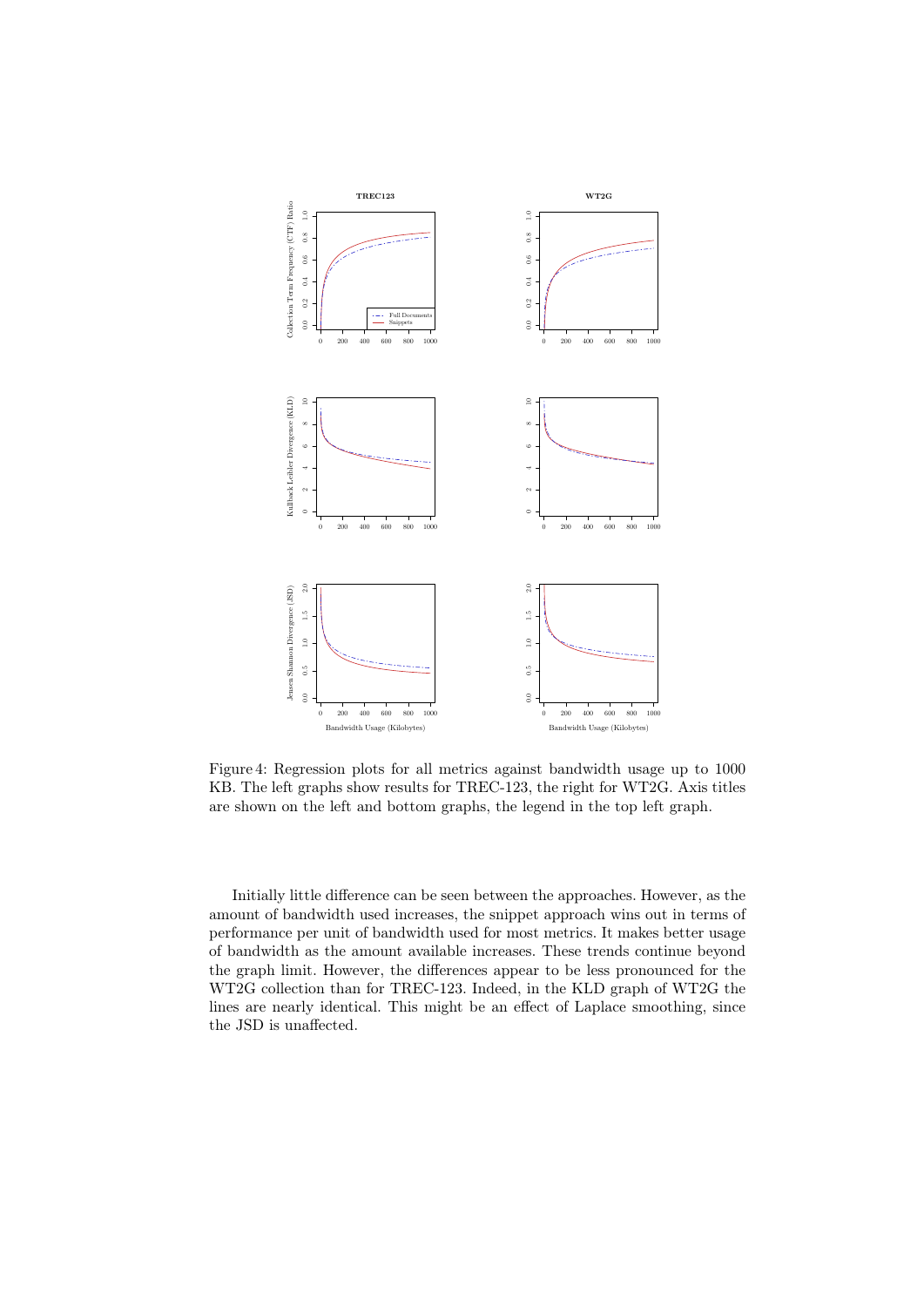#### <span id="page-9-0"></span>4 Latency

One argument against snippet query-based sampling is that of latency. Posing a query and returning results takes time. Since the snippet approach needs many iterations to consume the same amount of bandwidth as full documents, it might impose additional delay. We wonder: at the same bandwidth usage, does the snippet approach incur more latency compared with full documents?

An argument in favour of snippet query-based sampling is that nothing extra needs to be downloaded: it relies solely on the snippets. In a real-world system these snippets come along 'for free' with the result returned in response to each query posed to the system. We assume a set-up were obtaining search results costs 100 milliseconds (ms), downloading a document costs 100 ms for setting up the connection and 1 ms for each kilobyte downloaded (assuming an 8 megabit connection). The same server that provides the search service also stores all documents. Each iteration the full document strategy costs at least 1050 ms: 100 ms for the search results, 950 ms for downloading the on average 9.5 returned documents. Whereas for snippets the costs are only 100 ms: for downloading the search results only.

<span id="page-9-1"></span>

Figure 5: Latency of full documents and snippets.

Figure [5](#page-9-1) shows the comparison in scatter plots. The performance variation of the full document approach is large. TREC-123 contains many small documents which is the reason for its consistent poor performance with full documents: it needs to initiate more downloads. The snippet approach performs significantly better. However, for WT2G the full document approach seems more optimal. WT2G has a more even document length distribution with fewer small documents as shown in Figure [1.](#page-3-1) The result thus depends on the characteristics of the documents that make up the collection. Selecting different costs also leads to different performance. For example, with a rate one kilobyte per 50 ms the snippet approach always has the lowest latency for both data sets. Since the full document approach requires initiating more connections and also requires more bandwidth, it is much more sensitive to the characteristics of the connection.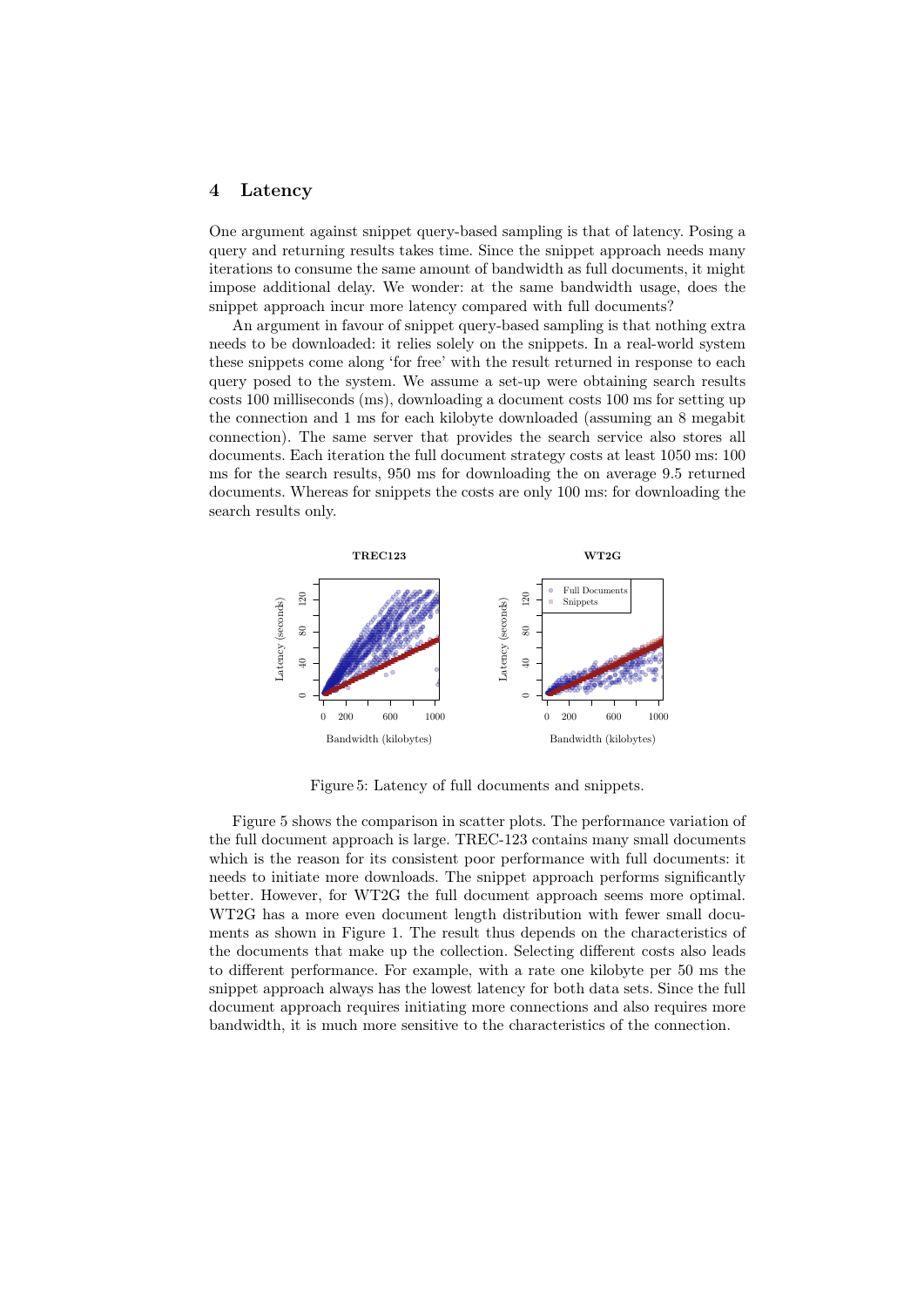#### <span id="page-10-0"></span>5 Conclusions and Future Work

We have shown an approach for obtaining resource description based solely on the document snippets returned as part of search results. Compared with the conventional query-based sampling approach, that uses full documents, our snippet approach shows more stable performance per unit of bandwidth consumed. However, it also requires many more iterations of sending queries and examining search results. Nevertheless, we have also shown that, depending on the underlying collection, this does not necessarily impose additional latency. Often it can be even faster than downloading full documents, which also has latency issues.

We believe that snippet query-based sampling is highly applicable for low connection speeds, and when a guaranteed level of performance per bandwidth unit is required. Additionally, we think that this approach is also very practical for real-world distributed information retrieval systems that use a central server. Assume a scenario where the central server forwards queries it receives from users to other machines and aggregates the returned search results. The server can use this same search result data to keep its resource descriptions up to date without imposing additional overhead. This approach also copes with changes in the document collection at the other machines.

This research opens up many possibilities for future work. For example, what is the effect of collection size? Also, Kullback-Leibler Divergence (KLD) and especially Jensen-Shannon Divergence (JSD) are good approaches for comparing probabilistic models. However, to what extent they reflect the utility of search systems for users in a practical, real-world, setting has not been well studied. A measure for how representative the resource descriptions obtained by sampling in general are for real-world usage would be very useful. This remains an open problem, also for full document query-based sampling, even though some attempts have been made to solve it [\[4\]](#page-11-16). Also, the influence of the ratio of snippet to document size could be further investigated.

#### 6 Acknowledgements

We thank the USI Lugano Information Retrieval group for their comments, notably Mark Carman and Cyrus Hall. We also thank Kien Tjin-Kam-Jet and Jan Flokstra. This paper, and the experiments, were created using only Free and Open Source Software. Finally, we gratefully acknowledge the support of the Netherlands Organisation for Scientific Research (NWO) under project DIRKA (NWO-Vidi), Number 639.022.809.